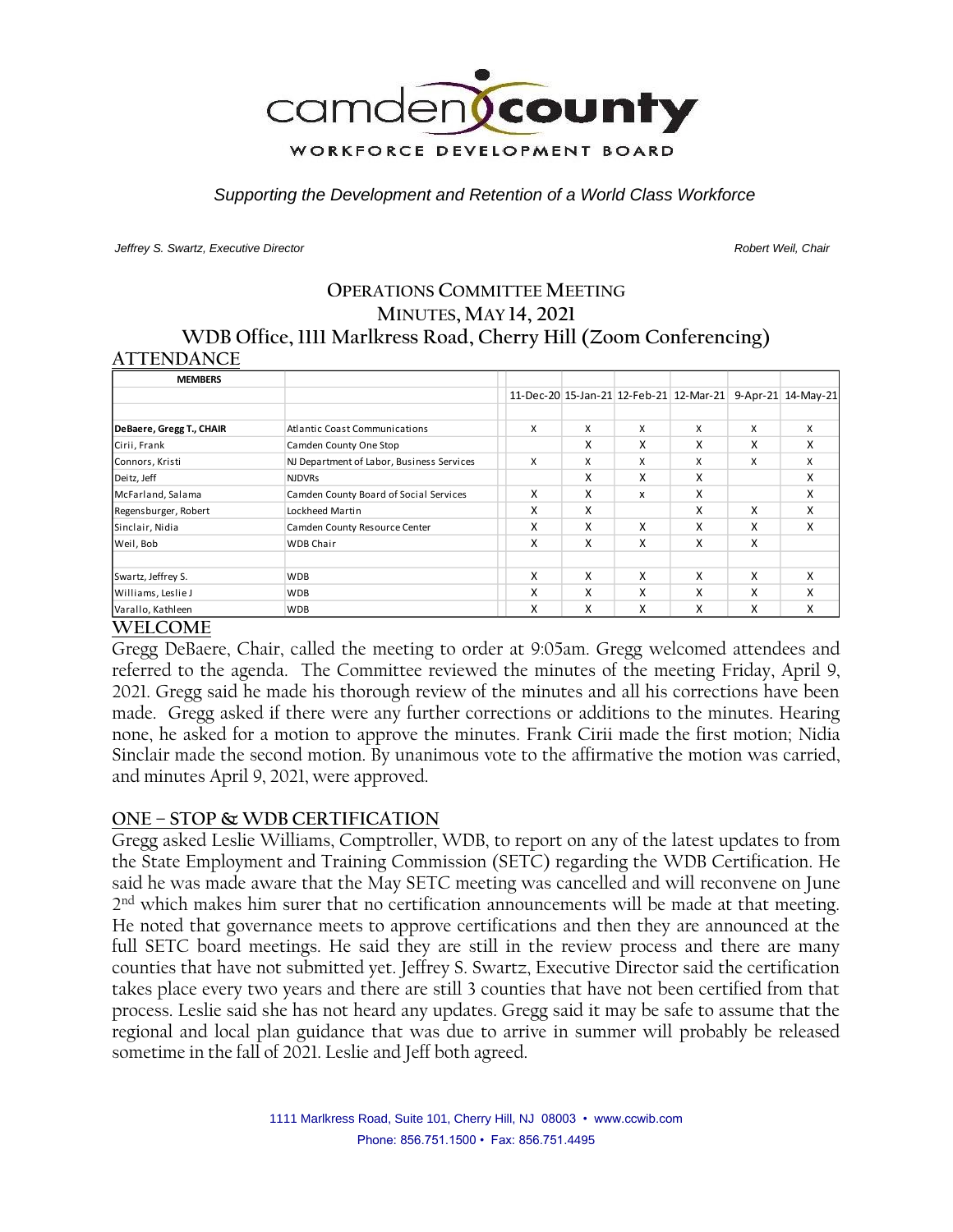Gregg asked Leslie to give an update regarding the One-Stop Procurement Process. Leslie said the process is complete. There was one proposal submitted by the County of Camden and it was favorably scored by the One-Stop Procurement Task Force made of private sector WDB members. The Task Force made their recommendation to the WDB Executive Committee on Thursday, April 20. The Executive Committee reviewed the scoring rubrics and voted to award the contract to the county at that meeting. The contract will be reviewed and approved by the County Board of Commissioners at their May meeting, and it will be ratified by the WDB at their Quarterly Board of Trustees Meeting on Wednesday, June 23<sup>rd</sup>. The award letter and contract were sent to the county and once approved and signed it will be effective July  $1<sup>st</sup>$ , the start of the new program year. She said the county will remain at the One-Stop Operator for the next two years. Gregg asked and Leslie confirmed the contract will include an option to renew for an additional two years as approved by the WDB and the County. Gregg asked if there were any other questions regarding WDB planning or SETC updates. Hearing none, he asked Frank to report updates to the open bulleted items on the agenda regarding One-Stop Operations.

#### **ONE-STOP AND YOUTH ONE-STOP (YOS) UPDATES**

Frank Cirii, Local Area Operations Director, reported the One-Stop has three resolutions on the Board of Commissioners May Agenda, the One-Stop Operator Contract, the CWEP contracts and one to approve several training vendor (ITA) contracts which are listed on the ETPL.

Frank reported that facilities and staff continue to follow safety guidelines and it has been confirmed that all county staff, but one has been vaccinated for the COVID 19 virus. Staff continues to follow the county policy regarding mask wearing. Staff that has been vaccinated can take off their mask in their direct work area. Gregg asked if there was a two-week requirement after the second shot. Frank said that is not listed in the county policy. Frank said there was one confirmed COVID case by a partner employee. The safety protocols worked and there was no spread in the facility. Kristi Connors, Manager, Employment Services, DOL asked how management determines whether an employee has been vaccinated or what is the protocol for asking an employee if they have been vaccinated. Frank said he is waiting for county administration to give him guidelines regarding the protocol for employee proof of vaccination. As of now he said they are accepting the word of the employee that they have in fact been vaccinated. The county may modify its current policy based on new CDC guidelines. Kristi said she has not yet received that type of guidance from the state and wondered if it was allowable to ask an employee if they have been vaccinated. The Committee discussed the issues of employee health and privacy. All agreed to follow the county policy.

Frank reported there was another glitch reported in the Unemployment UI system. There was information published at the state level on nj.com. He foresees more complaints in the coming weeks but generally calls and walk-up customer concerns are slowing down by 20% in the last month. Gregg asked if staff can help customers referred by the Commissioner's offices. Frank said they are able to help and Nidia Sinclair, Director, Resource Center, has been addressing most of those calls. Frank said there seems to be two types of complaints, those that are minor glitches and those that are associated with claims of fraud. There has been a rise in fraudulent claims using a person's job social security number and id especially in organizations that are known to be cutting back operations. He has been guiding some public sector partner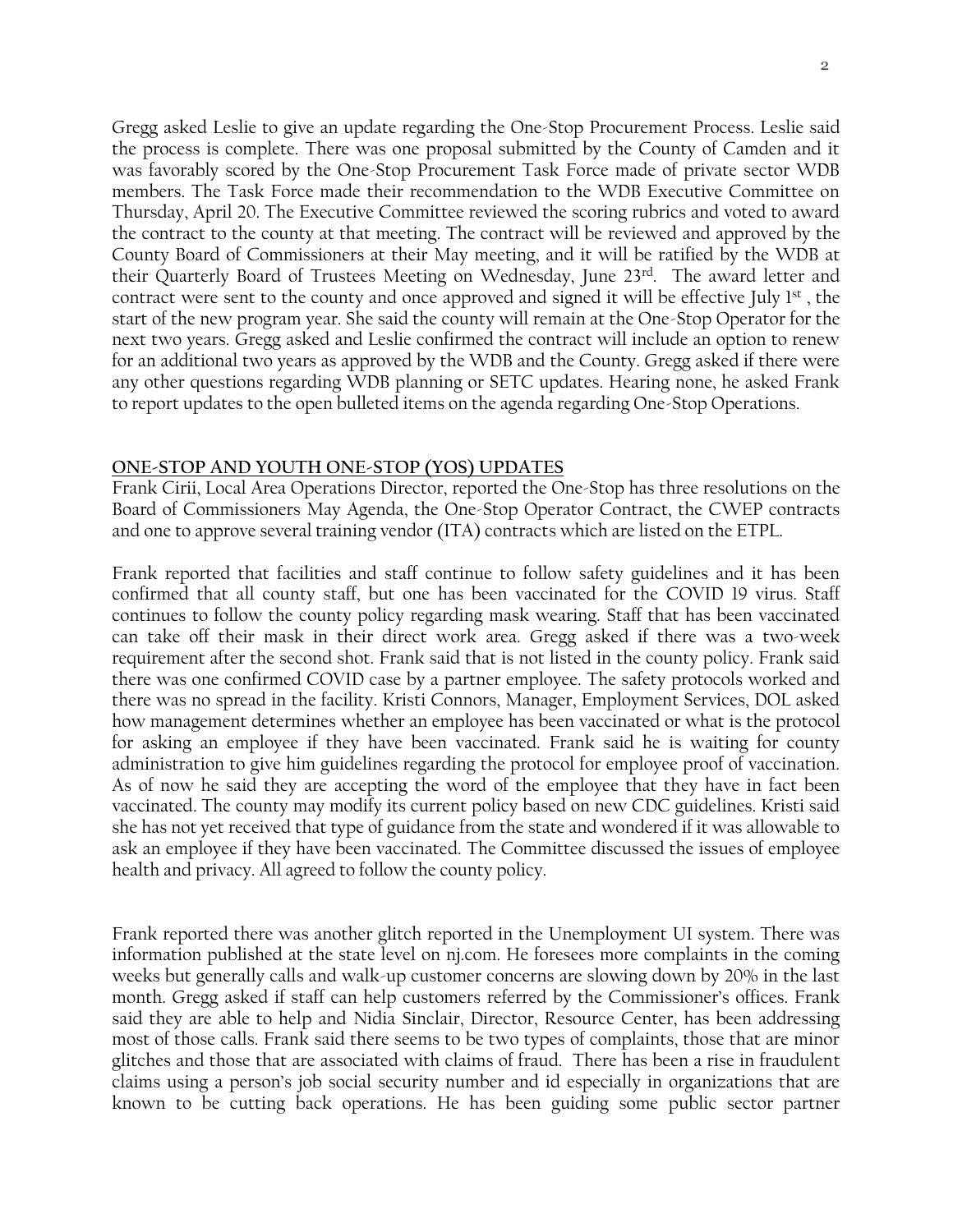organization staff on how to immediately report the claim and follow-up. Frank said some of the long-term customer UI issues being handled by Nidia are now requiring a higher level of official input from the state. He said there are still some cases such as state transfer of claims that are mired in red tape.

Frank reported the QLess and DocuSign implementation is complete. He will rely on Scott Stetzer, Manager IT, to check in with all partner agencies and give them a refresher when customers really start coming back to in-person appointments. DocuSign is being used for two major documents, customer training vouchers and contract vouchers. Fiscal will be looking at ways the program can be incorporated into other documentation.

Frank reported the application process has been completed and submitted for approval to make the One-Stop a testing site for the HighSet or GED. Frank noted a slight snag in the approval process, but it is a good snag. He was contacted by the Department of Education and was informed that there will probably be no problem being approved but the timing of the process would be delayed because government agencies are addressed later in the year. There is a good chance the One-Stop can be certified to administer other types of testing as well. Frank noted the certification term will be a 2–4-year period as opposed to a one-year term with a private agency. The Committee discussed the benefits of becoming a testing site and improvements to referrals and credentialing outcomes. Frank said the Learning Link is fully operational and seeing customers by appointment for testing and if a customer does not have access to a computer, they can be scheduled to work at a safe station here at the One-Stop.

Frank reported he is continuing research ideas for Incumbent Worker Training. He noted that the agenda includes Camden County College but there may be other providers that may provide the upskill training. Frank will be meeting with Jeff and Nidia because waiting for information from other counties and colleges is not producing any results. He said we may have to take the lead on this type of initiative. There is a huge upside with the pandemic to connect an employer to some upskill training and we can learn from the process. Right now, many employers are scrambling to find upskilled labor and there may be some great opportunities, but it is getting the word out that will be the challenge. Frank said it may be put out as an Request for Proposal (RFP), with an application and a due date. He suggested forming a sub-committee to review the applications, guide the process and move forward. A good example might be Canada Dry who is looking for CDL drivers. They may have some employees in their warehouse that could be upskilled with CDL training one of the county's contracted training providers like Mike's Driving School. Canada Dry would pay the hourly cost for employees to attend, and the One-Stop would pay for the training. The main goal is to move forward with some sort of test case and maybe include the college in the process. Jeff confirmed that Frank has reached out to several other local areas to look for IWT models. He will contact some of the WDB Directors who have been successful. He agreed that the WDB should be open to other training providers as long as they follow the criteria established in the IWT policy. The WIOA law allows the local areas to spend 20% of training funds on IWT. Gregg agreed on the approach. He said Canada Dry could bring us a good opportunity to create a model for this type of training in the local area. Gregg asked if ten trainees is the goal. Frank said it is a benchmark but not mandatory. He will look up the particulars, but the main goal is that the employer agrees to match 25% of the cost by paying employee's wage while in training.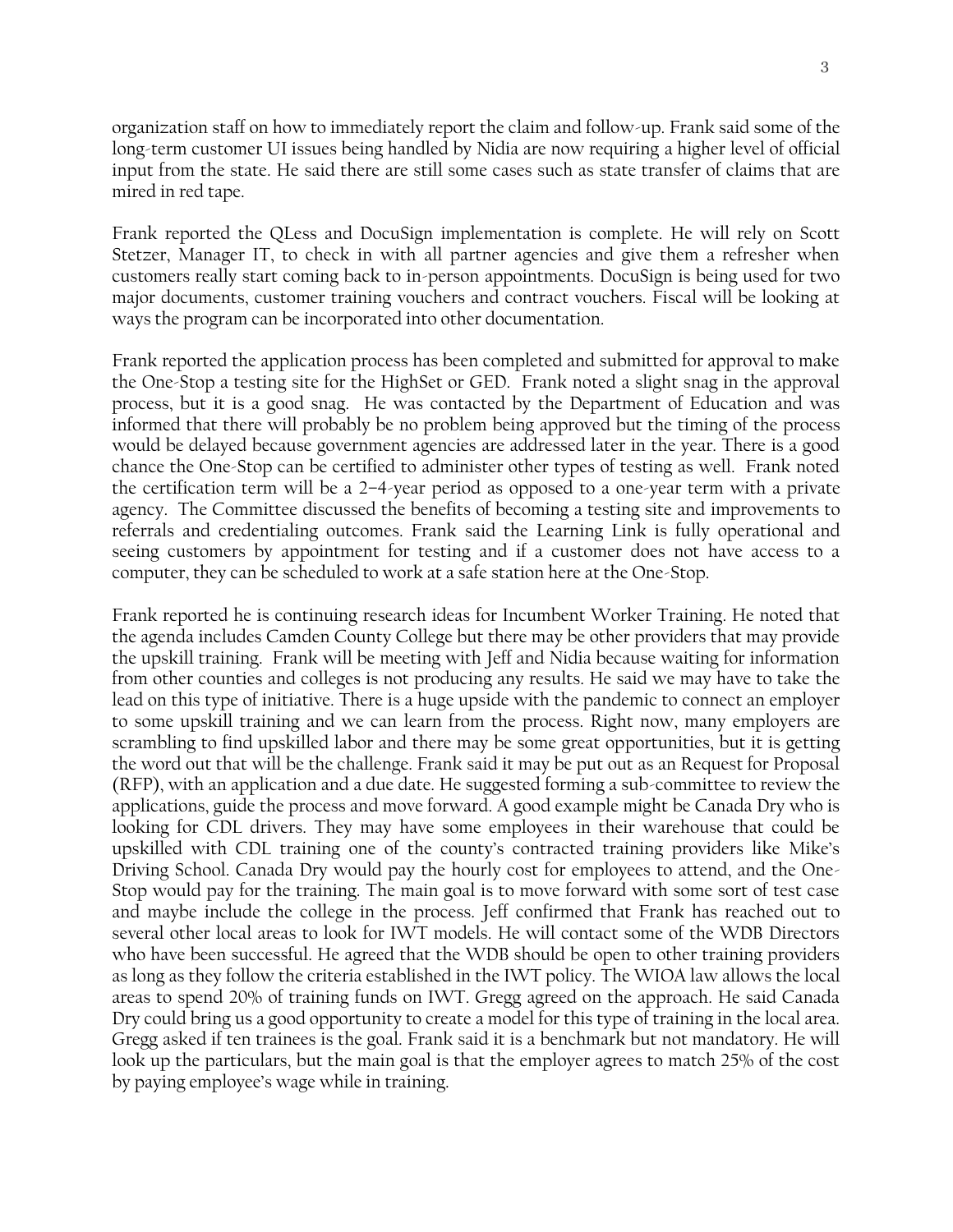Frank reported the Spanish version video orientation of services is posted on the county website and staff who are attending the food distribution sites give out the directory of virtual services. The IWT is included in the Business Action Plan he wrote for the county. All One-Stop services are posted to [www.camdencounty.com](http://www.camdencounty.com/)

## • YOUTH ONE-STOP (YOS) UPDATES:

Frank reported staff are doing the best they can to engage youth in services, with Youth Counselors trying to reach youth when they can. The Financial Literacy Workshop has been created and is on hold waiting for more youth participation. The youth work experience is still a challenge, but the Youth Investment Council is working on a video that will hopefully attract more youth to the YOS.

Frank reported he sent the Summer Youth Employment Program (SYEP) information to the county media department. They called to ask questions about the program, otherwise the WDB staff are doing a great job gathering employers and launching this year's program. Nidia asked what the total number of youth will be serviced this year. Jeff confirmed the proposal was budgeted to serve 45 youth.

Gregg asked how the Job Fair went at the Camden Kroc Center on April 15<sup>th</sup>. Frank said staff attended and it went well. He said it was a bit cold and rainy on that day and the job fair was conducted outside the facility. Gregg asked about the file review. Frank said the backlog of files has been reviewed and now it is an ongoing process as each new customer is onboarded and served by the resource center. A continuous check and balance system for file review has been incorporated into the process of enrollment. Frank also reported staff will be meeting with a new state representative in the next ten days and some monitoring of files are already in process. Some state and county auditing are also being scheduled. The Committee discussed some staff shifting at the state level and some new monitoring tools being implemented. Jeff said the visits from by new state representatives will be positive and provide some guidance about new webbased dashboards and best practices collected from other states.

Leslie reported the SYEP is going well. The WDB hosted a virtual employer information session on May 10<sup>th</sup> with 40 attendees on the call. She said there are 20 employers interested in hosting youth. Youth application are just now being sent out A deadline of May 21 has been set for the return of youth applications and employer work site agreements. Leslie said staff is preparing the work readiness workshops youth will be participating in, and she does not see a problem placing 45 youth into quality employment experiences.

Gregg asked if there were any other questions for Frank or Nidia. Hearing none, he moved on to the next solid bullet point on the agenda.

# • **BOARD OF SOCIAL SERVICES UPDATE**

It is the mission of the Camden County Board of Social Services to provide timely, efficient, costeffective delivery of social, medical, and economic programs in a compassionate and financially responsible manner. The Camden County Board of Social Services is accessible to disabled persons. (Follow the link for more information. [http://www.camdencounty.com/service/social](http://www.camdencounty.com/service/social-services/)[services/](http://www.camdencounty.com/service/social-services/)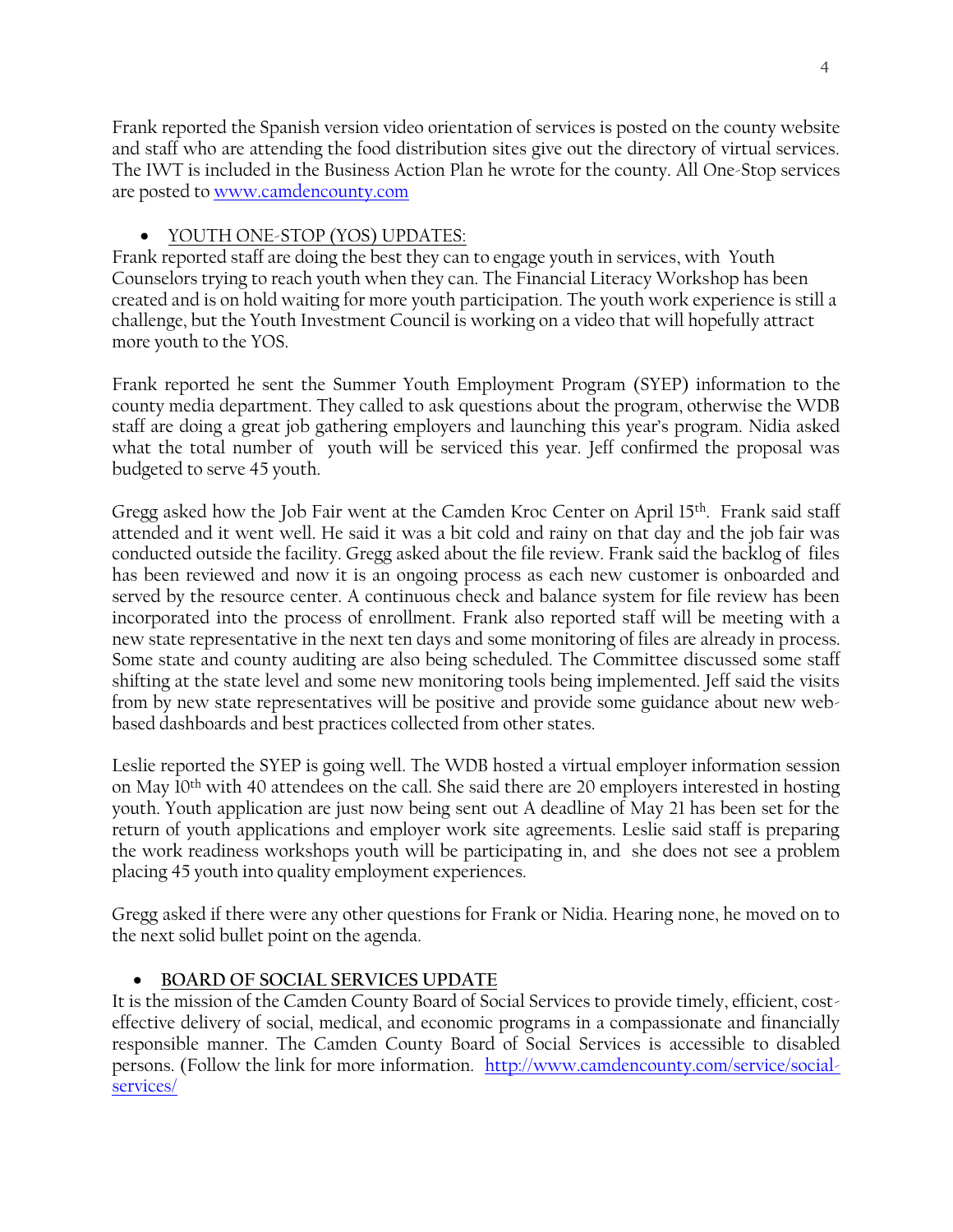5

Salama McFarland, Case Management Administrator, Board of Social Services (BSS) reported there may be an increase in SNAP applications because there was a letter sent out to 770 households of unemployment claimants. The letter explained that as of January 2021, the additional \$300. federal funds would no longer count as income for SNAP eligibility. This discounting of income will make it possible for some families who were not previously eligible to qualify for benefits.

She reported that Rutgers University will be doing a study of the TANF system and will be calling on the BSS for information and input. They will be surveying outreach and other areas of concern surrounding the pandemic. They want to gauge how services are delivered prepandemic and now during pandemic conditions, while looking for ways to improve the TANF program.

Salama reported that waivers are continuing for SNAP interviews and recertification through the end of the year 2021 or as long as the state of emergency remains in effect. Gregg asked what will happen if the state of emergency is lifted. Salama said interviews and recertification might resume at that point which will be challenging with staff still on alternating schedules. Management is working on a plan to get staff back in the office. As of June 7 th, staff will be in the office 3 days per week and the days will gradually increase every two weeks until staff is back full time. Gregg asked and Salama confirmed that if the state emergency is lifted all staff will have to quickly return to work. There are no provisions in place for taking work outside the building or for extending remote work options to staff. Salama said the pandemic has shown the need for better technology, system interface and processes.

Salama reported the FCC announced an emergency broadband benefit being issued to eligible households, so as of May 12<sup>th</sup> people can receive up to a \$50.00 credit toward their internet bill if they are receiving SNAP or Medicaid. They can also get an additional \$100.00 discount on the purchase of a laptop, tablet, or desktop computer if the customer is willing to do a co-payment of \$10-50 per month. She said the Board will likely see an increase in customers requesting verification of SNAP and Medicaid benefits.

Salama reported the state has set forth criteria for the EBT card for the coming school year. This year the benefit will be based on the number of days a child spends at home in home-based learning. The idea is that if a child is in school, they will not need the extra food assistance. The calculations will be challenging and may delay payments until school schedules are defined. She said there is also a new onetime payment of \$1,500.00 funded by the American Rescue Plan being sent to TANF households sometime in June.

Salama reported the offices are continuing daily health screening survey before entering the facility.

Salama reported comparisons and numbers of new applications during the month of April. She noted in April 2019, there were 614 new applications, in April 2020 there were 2,893 new applications and in April 2021 there were 1163 new applications received for benefits. The numbers have declined in comparison to last year at the onset of the pandemic.

Salama reported there is a supervisor on temporary leave, so she promoted Lisa Felsch to cover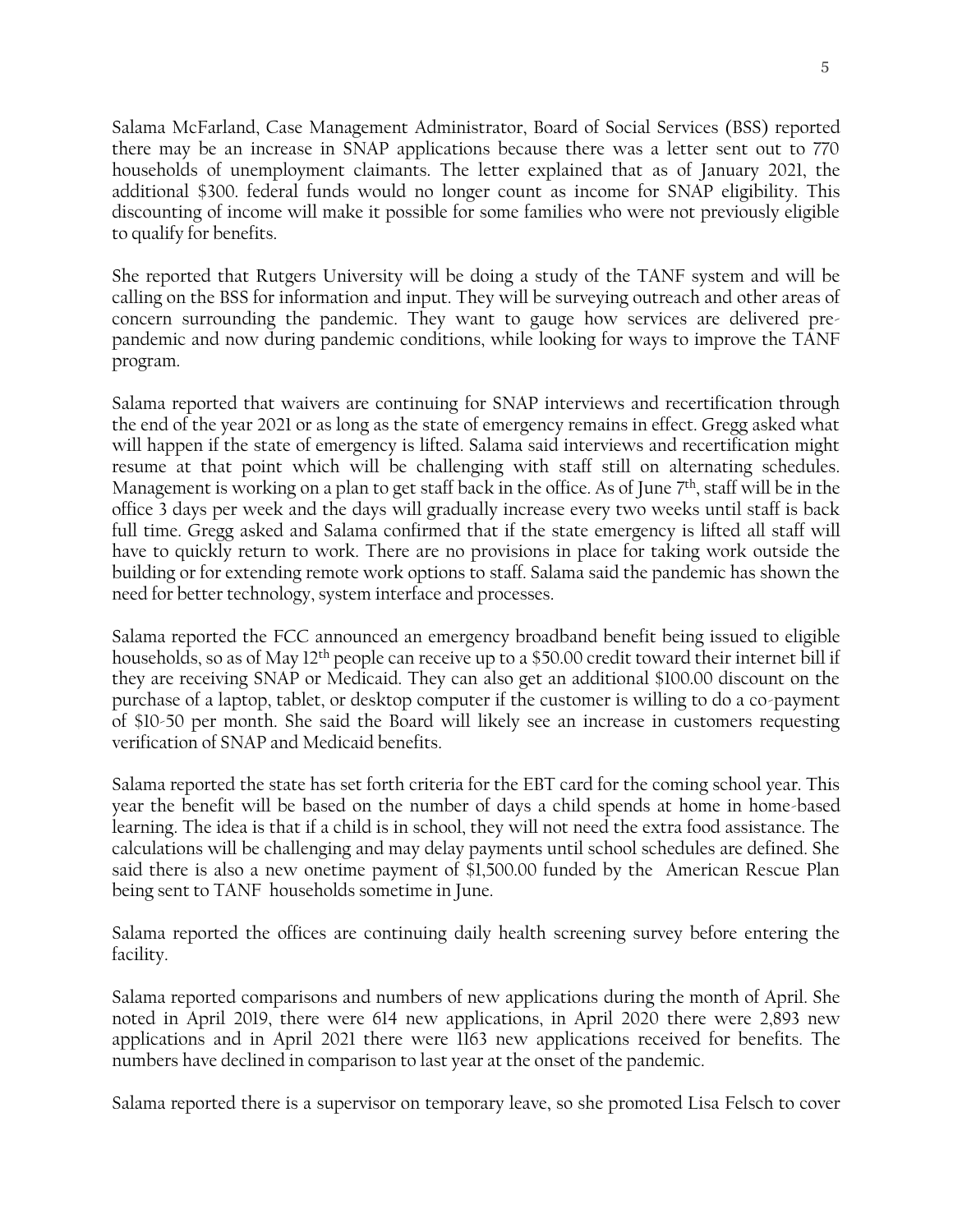the team. She was formally a temporary supervisor so she is being welcomed back to the management team and hopefully she will maintain the position with the next testing.

Salama reported the numbers for the voluntary work activities for the month of April. The call team outreached to 1,822 SNAP clients, 552 TANF clients, and 708 GA clients. She said of those calls, 160 SNAP, 8 TANF, and 9 GA, were referred to a voluntary work activity. The total numbers of clients participating in these activities are 11 SNAP, 47 TANF, and 112 GA. She said we still have the same challenges to getting clients to participate due to lack of technology and access to internet. Gregg said he appreciated the outreach continuing with the added work of all the new programs. He asked if the new broadband credit would help to engage more participation. She said it hopefully will, because it should allow more people to have access to internet service. The \$1,500.00 payment to TANF customers may initiate the purchase of technology equipment. Jeff said its great customers are getting the payment, but it could have been earmarked for specific purchases such as technology that would get them access to training. Gregg said there may be a lot of work in the verification process. He asked if the process was defined. Salama said the customers will work that out with the utility company. The payment is not coming from the BSS. There is an application process that is being managed by another entity.

Gregg thanked Salama for continuing to report the numbers. He said it is very helpful to the committee. He asked if there were any other questions for Salama. Hearing none he asked Jeff Dietz to report on DVRS.

#### • **DVRS UPDATES & PROJECT SEARCH – JEFFERSON/KENNEDY HOSPITAL**

The Division of Vocational Rehabilitation Services provides counseling, training, education, transportation, job placement, assistive technology, and other support services to people with disabilities. (Follow the link for more information) <https://www.ncdhhs.gov/divisions/dvrs>

Jeff Deitz, Manager, DVRS, reported there is a management meeting scheduled on Monday, May 17<sup>th</sup> to discuss plans to return to the office. He is not sure what will be involved in initial steps to return to work. Clients are still currently being engaged via teleconferencing, Zoom and Teams.

Jeff D. reported staff will take part in a training for Social Security benefits and return to work policies. This work used to be contracted out; but now the state is assigning the work to counselors, so they are being certified in benefits training.

Jeff D. reported that the Jefferson/Kennedy program is continuing and there are nine candidates in line to start next year's cohort of internships and training. TD Bank sold their license to Lenape School District. Lenape is in the process of setting up their program and determining how many participants they will recruit.

Gregg asked if any dates for return to work have been considered. Jeff D. said he is hearing about two considerations being the end of June or the beginning of 2022. Gregg also asked which of the two conferencing programs, Zoom or Teams do customers seem to be most comfortable with. Jeff D. said that Zoom seems to work better for most customers. Most counselors are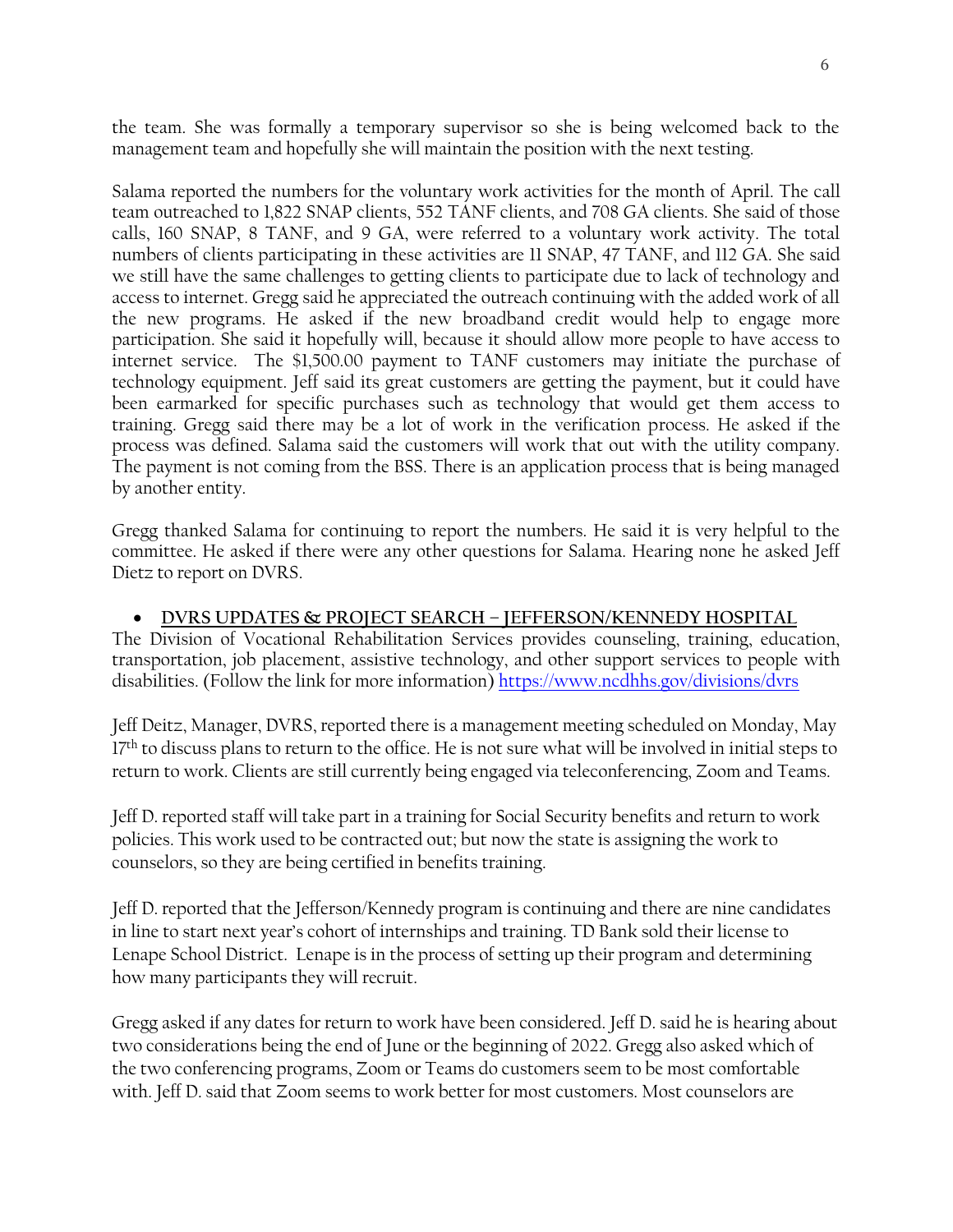getting more adapt at both programs. Gregg asked if anyone else in the committee had a preference. Jeff S. said the state is using Zoom for most meetings and engagement. The Committee discussed their use with both programs.

#### • **EMPLOYMENT SERVICES, DOL**

Employment Services provides Camden County with Career and Employer services including Temporary Disability Benefits, Family Leave Insurance, Maternity Leave, Unemployment Insurance, Social Security Disability and Workers Compensation. Services for employers included job candidate screening and recruitment. (Follow the link for more information) <https://www.nj.gov/labor/aboutlwd/>

Kristi Connors, Manager, Employment Services, DOL, reported service check-ins to date have reached over 4100 plus and since October 7<sup>th,</sup> the number service requests forms from the state's new website of have numbered 4796 plus. Customers served numbered 1912 and 828 customers were referred for training. She said 62 customers were referred from counselors and of those 62 we were able to give resume and employment services help to them. She also said staff have been able to help a lot of people virtually. She will be switching over from Google to MS forms in the new program year, but Camden County is the only local area to have a full year of tracking the delivery of virtual services. She is keeping Google through the end of this fiscal year to protect the integrity of the data.

Kristi said services are continuing in a virtual format as discussed last month, it seems to benefit the customers not to having to worry about transportation or childcare and there has been a hirer attendance rate. The virtual service request form on the new website is much more prominent so requests have grown from approximately 40 per month to 120 since it started. Kristi said it has been a very interesting kind of experiment, as the website is producing virtual walk-in customers. The State's delivery of services has not changed since 1955 so the pandemic forced the employment services to come up with new ways to provide services and it is working, while the local area has been upgrading its their delivery for some time though.

Kristi reported that Employment Services received its first virtual Opportunity Partnership Grant with AAA trucking. She said 140 vetted candidates were referred and 50 attended the information session hosted on Tuesday, May 11th. They are planning on offering rolling admissions of 8 in a cohort through the end of the year. While on the call a participant announced they received an email about a new Job Source website launch by the State. An email must have gone out to all persons registered with the state. The email has a link to the SkillUp New Jersey program. She will send the email to the committee. Jeff asked if she has heard any news about dates being considered for return to work. Kristi said, that like Jeff D., she has only heard rumors of dates, nothing definite. She did hear the state was forming a group to discuss a reopening plan. The Committee discussed concerns about the end of September when the both the state unemployment extensions and federal \$300 cares funds end. All agreed there may be a huge influx of customers at that time looking for help and training. They discussed different scenarios and possible problems associated with unemployment not seeing customers and the scramble to get services. Frank said he will be fighting to keep certain safety and security measures in place, such as parking lot and building barriers.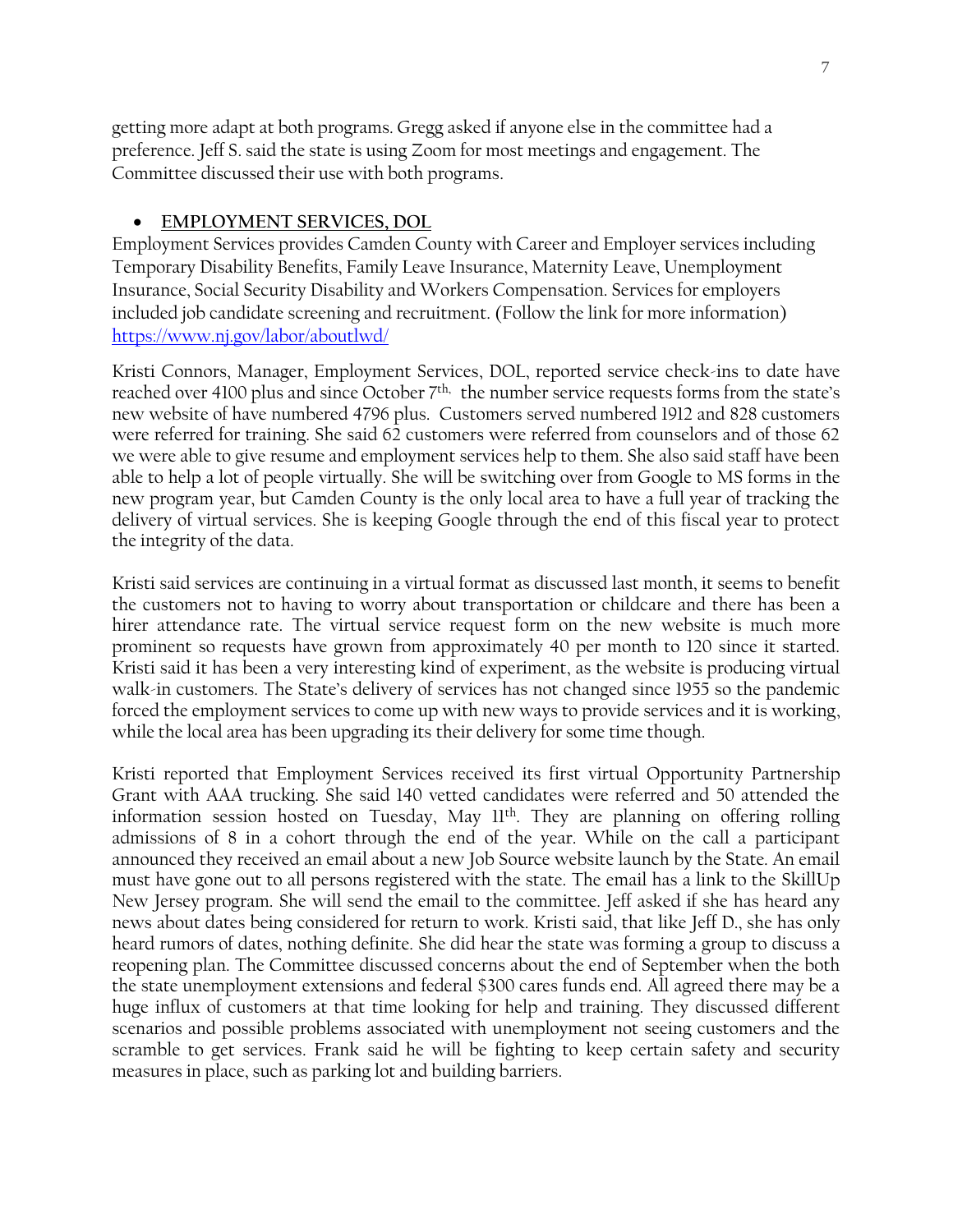## • **REGIONAL ACTIVITIES**

Jeff reported Camden and Atlantic County has started the first cohorts with online trainings related to the Line School Training at the Anthony Canale Training Center in Egg Harbor Township, NJ. These courses include OHSA safety and CPR. Sherwood Taylor, Atlantic Cape Community College, who oversees coordinating all the components of the line training, is still waiting for some of the yard equipment to be delivered. The program is connected to ACCC's online "Blackboard" program so candidates will be able to get updates and track their progress.

WDB Directors and the ACE team have resumed bi-weekly conference calls and ACE team is offering some job openings and instructions on how candidates from the training program could apply and will be given first preference toward application review. It does not guarantee hiring. The meetings continue to coordinate efforts and keep things moving toward good outcomes for the ACE Program. Jeff said promotions and information sessions to recruit for the 2022 program will begin in the fall of 2021.

Jeff reported the Camden Works program is continuing to successfully place Camden City residents in jobs in and around the city. Since Camden Works inception back in 2019, over 400 individuals have been placed in jobs. Kathleen Varallo, Administrative Assistant, WDB, attended the last call and reported some partner organizations to Camden Works were very interested in receiving the information about the SYEP. She asked Kristi if she might lend the newly created virtual workshop to the youth workshops. Kristi said yes, she will be happy to share.

Jeff reported meetings are continuing monthly with the State Employment and Training Commission (SETC) and the Garden State Employment and Training Association (GSETA) He announced, as in previous meetings, the Employment and Training Conference usually scheduled in October was cancelled in favor of offering a series of online trainings and workshops for frontline and management staffs. Jeff said the local and regional plans are in a holding pattern for reasons discussed earlier in the meetings.

## • **CONSORTIUM & INDUSTRY PARTNERSHIP UPDATE**S

Jeff reported the Prologis Pilot Training Program completed; he has not received yet received and final report. There has not been any consortium meeting. Gregg asked if the Medical Coding Class completed. Jeff said he will check about program progress and outcomes.

# • **BUSINESS SERVICES (BSR)**

Jeff reported the Business Services and Outreach Team met on Thursday, May 13th. Jeanne Page-Soncrant and Ricky O'Hara, Veterans Rep. continue to work on the Job Matching Initiative. Jeanne has also been helping some local businesses organize virtual recruitments and information sessions. Ryan Bennett, Truist Bank, attended the meeting with an associate and they made a nice presentation about the Truist's business and financial wellness programs. They also are willing to help with the SYEPP. Kathleen said Camden County College representatives regularly attend the BSR meetings and will also offer a workshop for youth about alternative careers and trainings. Larry Caldwell, Director Economic Development, Pennsauken Township, is also on the calls and helping to connect employers like Canada Dry with the BSR team. The team has also been discussing the continual calls for help by employers having difficulty filling